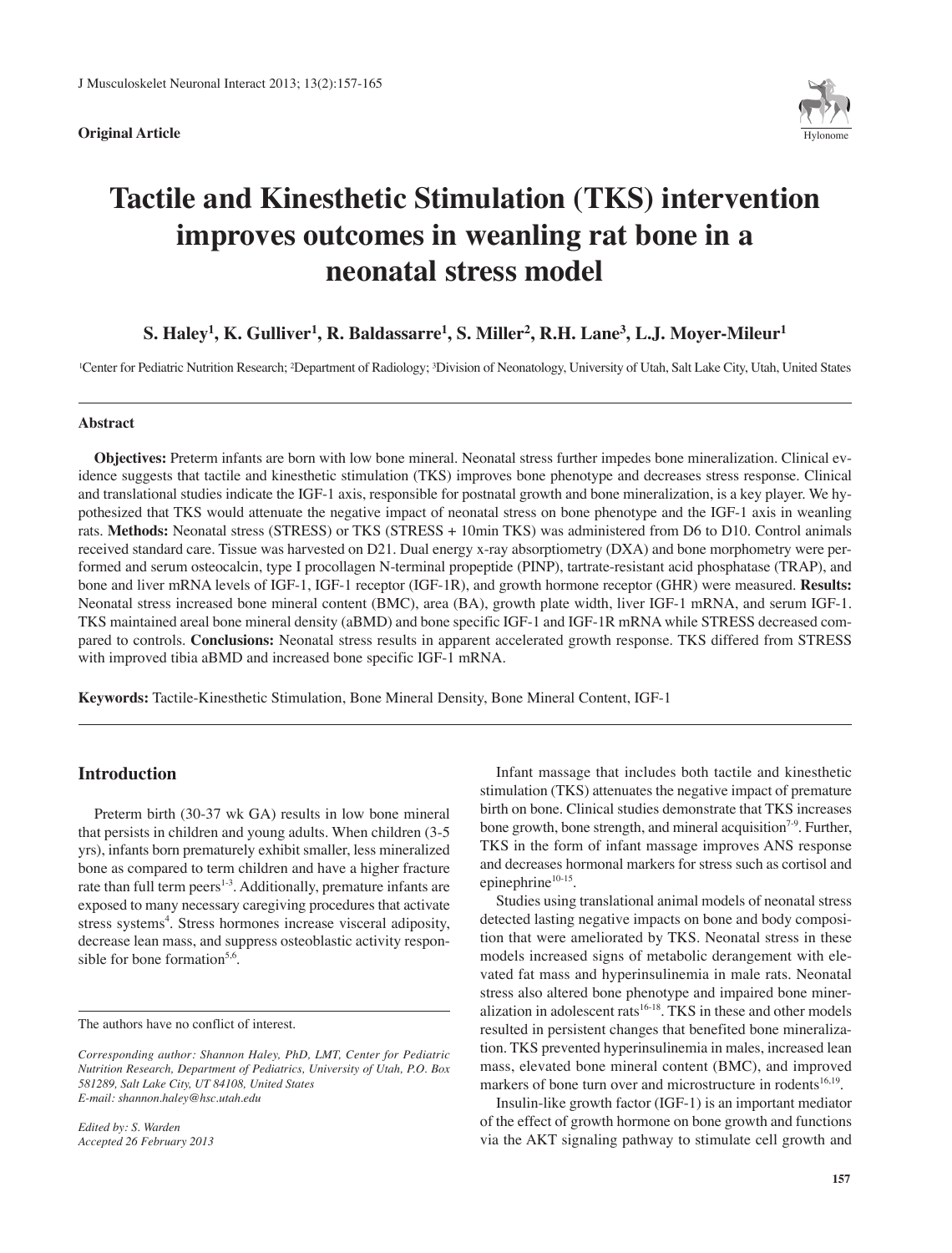proliferation. Elevated expression of IGF-1 and related pathways may explain improved BMC<sup>20</sup>. Clinically, higher levels of circulating IGF-1 and increased weight gain have been detected in preterm infants who received TKS compared to preterm controls<sup>21-23</sup>. Haley et. al. reported that adolescent rats stressed as neonates expressed higher IGF-1 mRNA in tibia tissue when TKS was given during the stress<sup>16</sup>. Elevated bone specific IGF-1 was associated with improved BMC and tibia growth plate width. IGF-1 has been reputed to stimulate growth plate chondrocyte proliferation and hypertrophy<sup>24</sup>. This suggests a persistent impact of neonatal TKS on the IGF-1 axis into adolescents.

The early impact of TKS on bone and the IGF-1 axis has not been evaluated. We investigated the ability of TKS intervention to attenuate the negative impact of neonatal stress on bone in weanling rat pups. Our translational research utilized a rat model to investigate the mechanisms by which TKS, during periods of neonatal stress, affected bone development and IGF-1 levels. We combined multiple stressors (e.g. maternal separation, needle puncture, hypoxia/hyperoxia challenges), which are similar to those encountered by infants in an intensive care environment, to examine whether TKS increased IGF-1 levels and improved bone phenotype. While neonatal rats (postnatal days 5-10) were not 'premature', they allowed an evaluation of the impact of similar stressors in the early postnatal period. Further, the maturity of several organ systems in neonatal rats at birth, particularly brain development, has been estimated to be similar to human infants in the third trimester 25-27 . Measures included bone mineralization, circulating markers of bone formation and resorption, and IGF-1 in serum and bone specific mRNA levels. Little is known about the potential of TKS during the neonatal period to improve outcomes associated with neonatal stress.

## **Methods**

## *Animals*

Timed pregnant Sprague-Dawley dams fed standard rat chow were allowed to deliver spontaneously at term (E21). Litters for each dam were derived from multiple dams (5 in total) to control for genetic effects and to account for different litter sizes. Final litters for each dam contained pups from each of the 5 dams and were composed of 10 pups (5 M, 5 F). Litters were randomly assigned to one of 3 groups: naïve control (CTL), neonatal stress control (STRESS), and neonatal stress with tactile and kinesthetic stimulation (TKS). Serum was collected from two litters of STRESS and TKS, however, bodies from a subgroup of each litter were needed in experiments that precluded them from inclusion in analyses of tissues. Pups were cross fostered daily from day 5 to day 20. Litters were cross-fostered across dams to control for differences in maternal care until weaning at day 20. Weaned rats were removed from dam and fasted for 24 hours before harvest on day 21 (D21). All procedures were approved by the University of Utah Animal Care Committee IUCAC and are in accordance with the American Physiological Society's guiding principles.

Interventions were performed from D6 to D10 of neonatal life. Naïve control (CTL) animals did not undergo stress treatment but otherwise received the same cross-fostering, maintenance, housing, and care as the rats in other groups. Neonatal stress intervention, which was given to both STRESS and TKS, was based on well-established models of neonatal stress<sup>17,18,28</sup>. Neonatal stress intervention is meant to mimic stressors encountered in the neonatal intensive care unit (NICU) such as painful procedures (IVs, blood draws), hypoxic and hyperoxic events, and maternal separation. The stress protocol was performed as previously described<sup>16,17</sup>. In brief, the pup received a needle puncture, a hypoxic and a hyperoxic challenge, with maternal separation lasting for a total of 60 minutes. Hypoxia and hyperoxia treatments were carefully tracked with an oxygen sensor inside the chamber to ensure similar treatments. Hypoxia was achieved by streaming humidified gas mixture (100%  $N_2$ ) for 8 min into a 22 liter closed container in which the rat pups were placed. Immediately following the hypoxic challenge, hyperoxic conditions were achieved by flushing the chamber with  $100\%$  O<sub>2</sub> for 4 minutes. The temperature was maintained at 37°C. The TKS rat pups underwent the same stress treatment pattern except that during the final maternal separation period they were removed individually and provided 10 minutes of tactile stimulation with a soft camel hair brush to the ventral and dorsal body and kinesthetic movement that involves a range of motion movement to the fore and hind limbs as previously described<sup>16,17</sup>.

## *Body mass and bone phenotype*

Body mass was measured on an electronic scale (APX-203, Denver Instrument) to the nearest 0.01 g on D6 and D21 of life. Dual energy x-ray absorptiometry, DXA (pDEXA, Norland, Fort Atkinson, WI), calibrated for small-animal research, determined bone area (cm<sup>2</sup>), bone mineral content (mg), and areal bone mineral density ( $mg/cm<sup>2</sup>$ ) on D21 rats prior to harvest (n=10 CTL, n=20 STRESS, n=20 TKS). DXA measurements assessed the whole body and were performed while lightly anesthetized with isoflurane. The daily coefficient of variation (CV) was 0.6% for the DXA manufacturer phantom and the CV for repeated scans and standards was <1.0%.

#### *Growth plate morphometry and tibia length*

The right tibia was harvested on Day 21 and preserved in 10% buffered formalin, dehydrated, and embedded in methyl methacrylate for histomorphometry. The femur was sectioned proximal to the femoral condyles in order to conserve the proximal tibia growth plate. Using a caliper, tibia length was measured and recorded (n=10/TX). Frontal sections of the proximal tibia were cut at 7 μm using a microtome equipped with tungsten carbide steel blades. The sections were mounted on Superfrost slides and stained with Toluidine Blue prior to analysis of the growth plate. The widths of the growth plate were measured in 5 equidistant regions in the central 1/3 of the growth plate using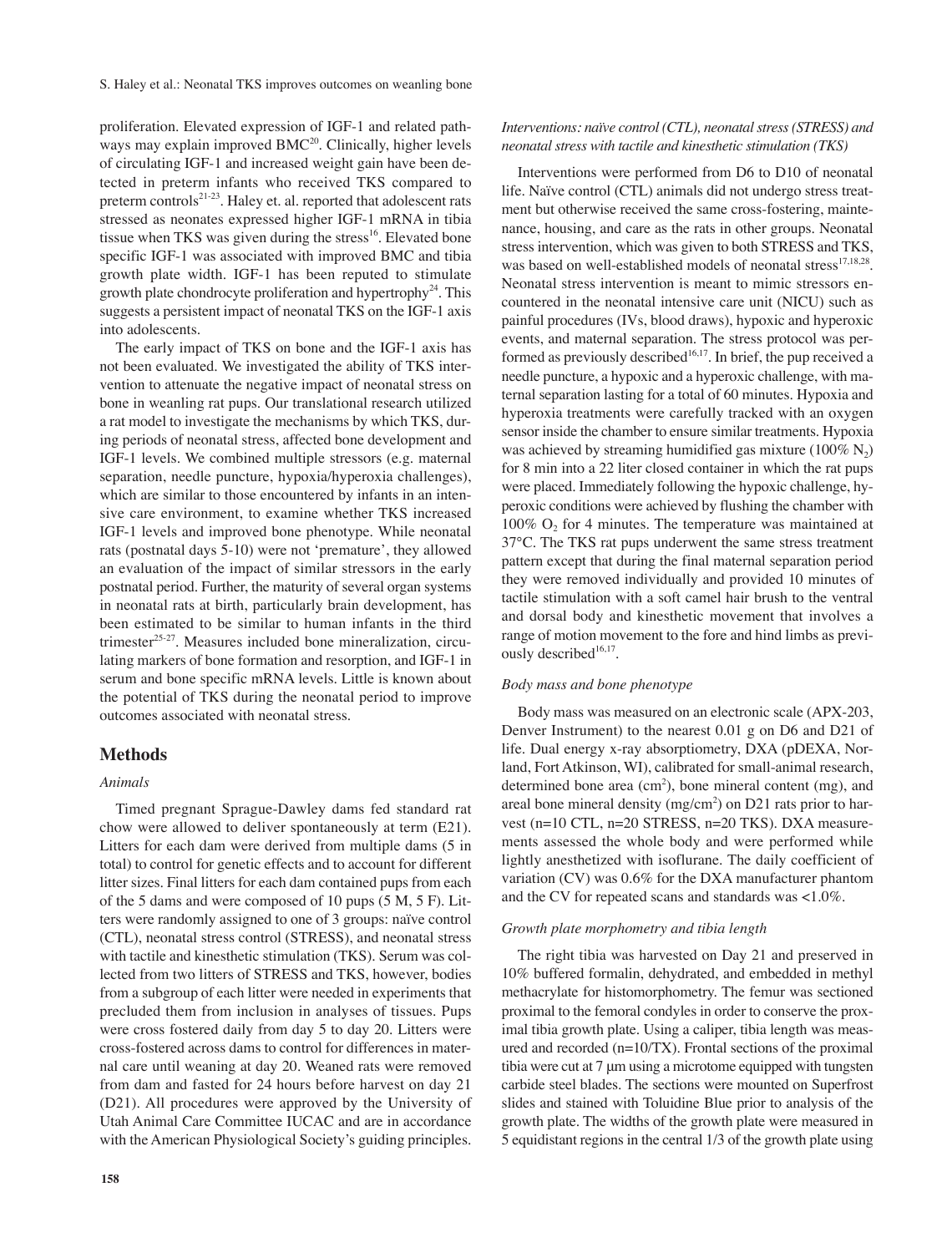an image analyzer (Bioquant Nova Prime). An average of the 5 measurements for each animal was calculated (n=10/TX).

#### *Serum bone turnover markers*

Osteocalcin, a specific product of osteoblasts, was measured by ELISA (Biomedical Technologies, MA) using a monoclonal antibody directed against the N-terminal region of both carboxylated (Gla-OC) and undercarboxylated (Glu-OC) rat osteocalcin (ng/mL). Serum N-terminal propeptide of type I procollagen (PINP; Immunodiagnostic Systems, AZ) was determined by quantitative EIA. PINP (ng/mL) is indicative of collagen synthesis and therefore systemic bone formation activity. Osteoclast-derived tartrate resistant acid phosphatase form 5b (TRAP) was determined with a solid phase immunofixed enzyme assay (Immunodiagnostic Systems AZ). TRAP (U/L) is secreted specifically by osteoclasts and is indicative of systemic osteoclastic activity. Blood collected at harvest was centrifuged at 2,987g for 10 minutes and serum was collected and stored at -20°C until analysis. All samples were run in duplicate and per manufacturer instructions (n=10 CTL, n=20 STRESS, n=20 TKS).

## *Serum IGF-1, and IGFBP-3*

Serum IGF-1 (R&D Systems, MN) and serum IGFBP-3 (Mediagnost, Germany) were measured in duplicate by ELISA assay (ng/mL) as per manufacturer guidelines (n=10 CTL, n=20 STRESS, n=20 TKS).

#### *Real-time reverse transcriptase PCR*

The abundance of liver IGF-1 and IGF-1 receptor, and bonespecific IGF-1, IGF-1 receptor, and growth hormone receptor (GHR) messenger RNA was evaluated with real-time reverse transcriptase PCR. At harvest, the left tibia was removed, conserving the tibial growth plate, all muscle was removed, and bone was immediately placed in liquid nitrogen. The left tibia was crushed under liquid nitrogen using a Certiprep 6750 Freezer Mill until a fine powder was produced. Total mRNA was extracted from the crushed tibia using a RNeasy Lipid Tissue RNA purification kit (Qiagen, MD) according to manufacturer instruction and stored at -80°C (n=10/TX). Total RNAwas quantified using a NanoDrop 3300 Fluorospectrometer (Thermo Scientific, DE) and visualized by gel electrophoresis. Synthesis of cDNA was done with High Capacity cDNA Reverse Transcription Kit (Applied Biosystems, CA) from 1μg of total RNA. The following Assay-on-demand primer/probe sets were used: IGF-1 – Rn00710306\_m1; IGF-1 receptor - Rn01477918\_m1; GHR – Rn00567298\_m1 (Applied Biosystems, CA).

Quantification of mRNA abundance was determined using the comparative Ct method<sup>29</sup> with GAPDH as an internal control (GAPDH primer and probe sequences; Forward: CAAGATG-GTGAAGGTCGGTGT; Reverse: CAAGAGAAGGCAGCC-CTGGT; Probe: GCGTCCGATACGGCCAAATCCG). All real-time PCR amplification, data acquisition, and analysis were done using the 7900 HT Real-time PCR system and SDS Enterprise Software (Applied Biosystems, CA) using a 384-Well Optical Reaction Plate (Applied Biosystems, CA). Taqman Uni-

|                                            | <b>Males</b>        | <b>Females</b>      |  |  |  |  |
|--------------------------------------------|---------------------|---------------------|--|--|--|--|
| <b>Body Mass (g)</b>                       |                     |                     |  |  |  |  |
| <b>CTL</b>                                 | $51.9 \pm 1$        | $49.4 + 3$          |  |  |  |  |
| <b>STRESS</b>                              | $55.2 \pm 3*$       | $51.3+3$            |  |  |  |  |
| TKS                                        | $52.8 \pm 2$        | $51.0+2$            |  |  |  |  |
| Tibia Length (cm)                          |                     |                     |  |  |  |  |
| <b>CTL</b>                                 | $2.0+0.08$          | $1.9+0.08$          |  |  |  |  |
| <b>STRESS</b>                              | $2.0+0.08$          | $1.9+0.13$          |  |  |  |  |
| TKS                                        | $2.0+0.05$          | $2.0+0.10$          |  |  |  |  |
| Bone mineral content, BMC (g)              |                     |                     |  |  |  |  |
| <b>CTL</b>                                 | $0.31 \pm 0.02$     | $0.30+0.05$         |  |  |  |  |
| <b>STRESS</b>                              | $0.36 + 0.02*$      | $0.34\pm0.05*$      |  |  |  |  |
| TKS                                        | $0.34 + 0.04$       | $0.37 \pm 0.04*$    |  |  |  |  |
| <b>Bone Area, BA (cm<sup>2</sup>)</b>      |                     |                     |  |  |  |  |
| <b>CTL</b>                                 | $6.7+0.5$           | $7.0 + 1.3$         |  |  |  |  |
| <b>STRESS</b>                              | $8.7 + 0.4*$        | $8.5 \pm 0.7*$      |  |  |  |  |
| TKS                                        | $8.2 \pm 0.6*$      | $8.6 \pm 0.9*$      |  |  |  |  |
| Areal bone mineral density, aBMD $(g/cm2)$ |                     |                     |  |  |  |  |
| <b>CTL</b>                                 | $0.046 \pm 0.002$   | $0.047 + 0.003$     |  |  |  |  |
| <b>STRESS</b>                              | $0.044 \pm 0.002$ ^ | $0.044 \pm 0.003$ ^ |  |  |  |  |
| TKS                                        | $0.045+0.003$       | $0.045 + 0.002$     |  |  |  |  |
|                                            |                     |                     |  |  |  |  |

*Data are expressed as mean±SD: Naïve control (CTL); Neonatal stress (STRESS); Neonatal stress with tactile kinesthetic stimulation (TKS). All factors were analyzed with body mass as a covariate. Where significant (p≤0.05) \* denotes >CTL and ^ denotes <CTL.*

Table 1. Body Mass, Tibia Length, and Bone Measures with Dual X-Ray Absorptiometry (DXA).



**Figure 1.** Epiphyseal plate morphometry plotted mean width  $\pm$  SD for naïve control (CTL), neonatal stress (STRESS), and neonatal stress with tactile kinesthetic stimulation (TKS). Where significant ( $p \le 0.05$ ) the \* signifies >CTL.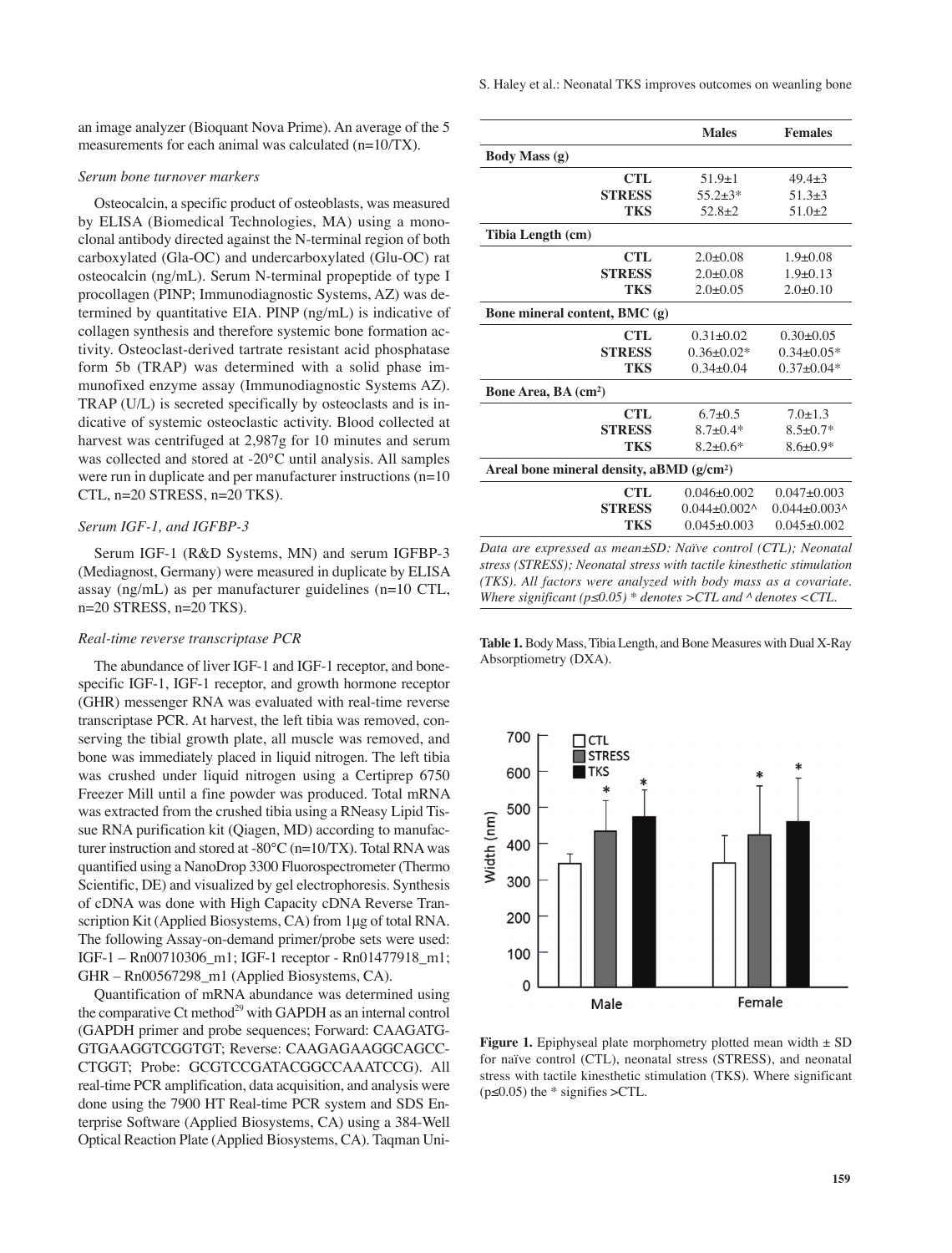S. Haley et al.: Neonatal TKS improves outcomes on weanling bone

|               | <b>Total</b> | Undercarboxylated | <b>Propeptide of</b>                       | <b>Tartrate resistant</b> | <b>Insulin-like</b>     | <b>IGF Binding</b> |
|---------------|--------------|-------------------|--------------------------------------------|---------------------------|-------------------------|--------------------|
|               | Osteocalcin. | Osteocalcin.      | type I collagen,                           | acid phosphatase,         | <b>Growth Factor-1.</b> | Protein 3.         |
|               | $OC$ (ng/mL) | $unOC$ (ng/mL)    | $\text{PINP} \left( \frac{nq}{mL} \right)$ | $TRAP (U/L)$              | $IGF-1$ (ng/mL)         | $IGFBP-3$ (ng/mL)  |
| <b>Male</b>   |              |                   |                                            |                           |                         |                    |
| CTL           | $162+70$     | $36.4+9$          | $34.2 \pm 15$                              | $4.6 \pm 1$               | $249+48$                | $0.72 + 0.2$       |
| <b>STRESS</b> | $147 + 73$   | $48.5 \pm 6^*$    | $26.6+7$                                   | $8.7 + 3*$                | $301 + 51$              | $0.62+0.3$         |
| <b>TKS</b>    | 130+42       | $47.2 \pm 11$     | $25.4 \pm 16$                              | $7.5+2*$                  | $308 + 48*$             | $0.60 \pm 0.2$     |
| Female        |              |                   |                                            |                           |                         |                    |
| CTL           | $131 + 86$   | $45.4 + 14$       | $33.5 \pm 13$                              | $5.6 \pm 1$               | $204 + 48$              | $0.76 \pm 0.2$     |
| <b>STRESS</b> | $155+61$     | $38.4+9$          | $32.0 \pm 14$                              | $8.2 + 3*$                | $345+33*$               | $0.63+0.1$         |
| <b>TKS</b>    | $193+75$     | $44.1 \pm 7$      | $31.7 \pm 19$                              | $7.2 + 2*$                | $297 + 57*$             | $0.60 \pm 0.2$     |

Data are expressed as mean  $\pm$  SD: Naïve control (CTL); Neonatal stress (STRESS); Neonatal stress with tactile kinesthetic stimulation *(TKS). Where significant (p≤0.05) \* denotes > CTL.*

**Table 2.** Serum bone turnover markers, IGF-1, and IGFBP3 levels.

versal PCR Mastermix (Applied Biosystems, CA) was used in a 5 μL reaction, performed in quadruplicate. Cycle parameters were: 50°C x 2 min, 95°C x 10 min, followed by 40 cycles of 95°C x 15 sec and 60°C x 60 sec.

#### *Statistical analysis*

Bone densitometry, serum levels, mRNA expression, tibia length, and growth plate morphometry results were analyzed using a two-way analysis of variance (ANOVA) with treatment and sex as the independent variables. When significant (*P*<0.05), a post-hoc Fisher's LSD for pair-wise comparisons was conducted. Because there were differences in body mass, an ANCOVA was used in DXA analyses to compare treatments using body mass (g) as a covariate and treatment and sex as the independent factors. Systat 10 (SPSS Inc., Chicago, IL) was used for analysis.

## **Results**

#### *Body mass and tibia length*

Body mass taken at day six (D6) before interventions started was not statistically different for all treatment groups (mean±SD; CTL 14.51±0.8 g; STRESS 15.2±0.9 g; TKS 15.3±1.1 g). Body mass taken at weaning (D-21) was six percent heavier in STRESS rats than controls (Table 1; Tx effect p<0.05). This difference was primarily due to an increase in STRESS male weight (Fisher's LSD p<0.05). Females weighed six percent less than males (Sex effect p<0.001). Tibia length did not differ among treatment groups or between sexes (Table 1).

#### *Epiphyseal growth plate morphometry*

The epiphyseal growth plate width was more than 30% wider in treatment groups that underwent stress (STRESS and TKS) compared to naïve control (Figure 1. Tx effect p<0.001; Fisher's LSD p<0.05). There were no sex or interaction effects.

#### *Bone densitometry by Dual X-Ray Absorptiometry (DXA)*

Neonatal stress in our model resulted in approximately 13% greater BMC and 22% greater Bone Area (Tx effect p≤0.001; Fisher's LSD p<0.05) in weanling rats with the exception of TKS males exhibiting only a trend toward higher BMC ( $p=0.09$ ). Areal bone mineral density (aBMD) is calculated based on the mineral mass(BMC) per unit of bone area (BA) as detected by DXA. Because of differences in BMC and BA, STRESS animals had 7% less aBMD than control, while TKS animals were statistically similar to control (Table 1. Tx effect p≤0.01; Fisher's LSD p<0.05)

#### *Serum bone turnover markers*

There were no differences in total osteocalcin levels among treatment groups or between sexes. Undercarboxylated osteocalcin was higher in STRESS males compared to CTL males (Fisher's LSD p<0.05). There were no differences among females resulting in an interaction effect (p<0.05). PINP was similar across all groups and between sexes. Bone resorption marker, TRAP, was elevated in STRESS by almost two-fold in males and by  $50\%$  in females (female  $p=0.002$ ; male  $p=0.003$ ) and in TKS by approximately  $50\%$  (female  $p=0.03$ ; male p=0.05) compared to CTL (Tx effect p<0.001). None of the serum bone turnover markers differed between sexes (Table 2).

#### *Serum IGF-1 and IGFBP-3*

Serum Insulin-like Growth Factor-1 (IGF-1) was elevated in both female stress groups(STRESS and TKS) compared to CTL (Tx effect p<0.001; Fisher's LSD p<0.002). Serum IGF-1 in males was elevated in TKS compared to CTL (Fisher's LSD  $p<0.05$ ) with a trend in STRESS ( $p=0.07$ ). There were no differences among treatment groups for serum IGFBP-3 (Table 2).

## *Messenger RNA levels of IGF-1, IGF-1 Receptor, and GH Receptor by Real-time RT PCR*

Liver IGF-1 mRNA expression levels were nearly 2.5 times higher (p<0.001) in both neonatal stress groups (STRESS and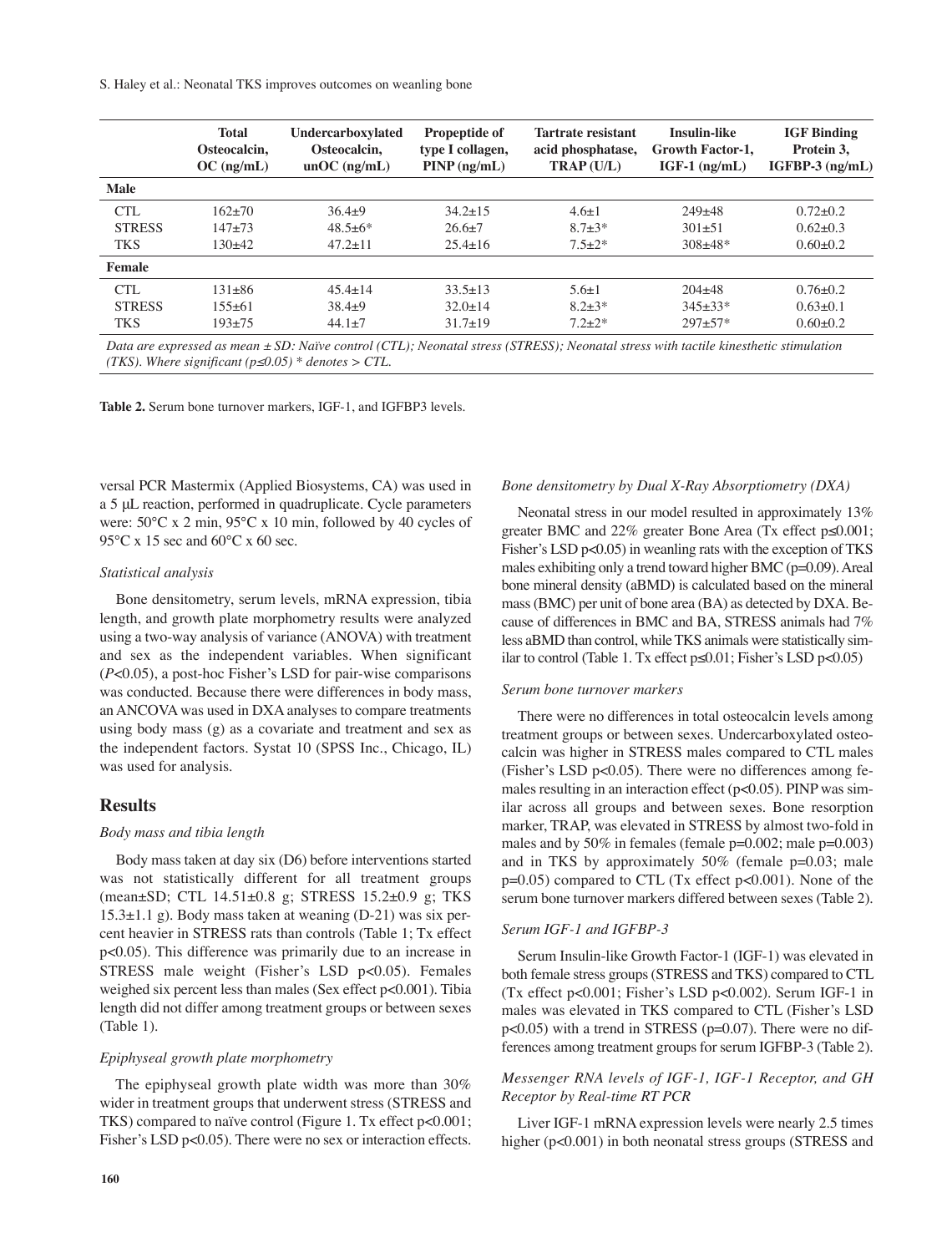

**Figure 2.** Liver mRNA. **A.** Liver IGF-1 mRNA expression relative to GAPDH. **B.** Liver IGF-1 Receptor mRNA expression relative to GAPDH. Plotted are means  $\pm$  SD for naïve control (CTL), neonatal stress (STRESS), and neonatal stress with tactile kinesthetic stimulation (TKS). Where significant ( $p \le 0.05$ ) the \* signifies >CTL and # signifies >STRESS.



**Figure 3.** Bone specific mRNA expression relative to GAPDH for IGF-1 (black), IGF-1 Receptor (gray), and GH Receptor (white). Plotted are means ± SD for each mRNA level separated by naïve control (CTL), neonatal stress (STRESS), and neonatal stress with tactile kinesthetic stimulation (TKS). Where significant ( $p \le 0.05$ ) the 'a' signifies < both CTL and TKS. The 'b' signifies < CTL.

TKS) compared to control liver mRNA(Figure 2A). Liver IGF-1 receptor mRNA analysis resulted in significant treatment ( $p=0.002$ ) and interaction ( $p<0.05$ ) effects that were explained by higher IGF-1 receptor levels in TKS males compared to both CTL and STRESS (Fisher's LSD p<0.002). Females, however, did not differ among treatments (Figure 2B).

Bone specific IGF-1 mRNA expression levels were decreased in STRESS compared to CTL and TKS in both males and females (Tx effect p<0.001; Fisher's LSD p<0.05 for males and p<0.001 for females). Furthermore, bone specific IGF-1 receptor mRNA levels were decreased in female STRESS compared to CTL, but not TKS (Tx effect p<0.05; Fisher's LSD p<0.05) with a trend in males ( $p=0.06$ ). No significant differences were detected in GH receptor mRNA levels (Figure 3). Further, no differences were detected in mRNA expression levels between males and females for IGF-1, IGF-1 receptor, or GH receptor.

## **Discussion**

Premature infants are at increased risk for delayed growth and bone mineralization especially after prolonged hospitalization in an intensive care unit<sup>30</sup>. Hospitalized infants develop physiological instability during necessary caregiving and have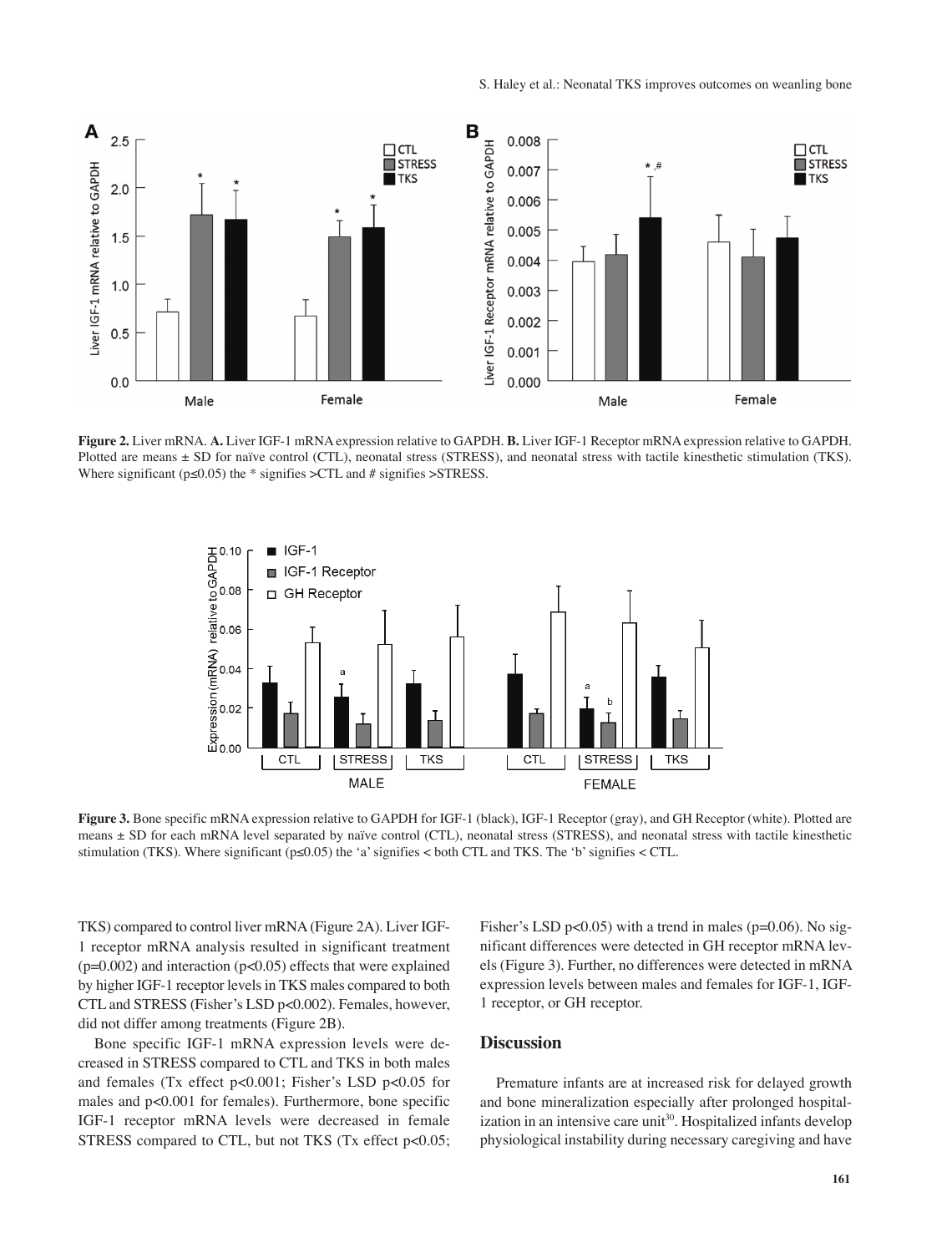heightened stress hormone exposure<sup>4,31-33</sup>. Chronic exposure to stress hormones is associated with reduced growth as a result of growth hormone suppression and development of IGF-1 resistance<sup>5</sup>. This can be seen in children with anxiety disorders who have slower growth and increased risk of osteoporosis later in life<sup>34</sup>. Despite improved neonatal care, early birth and postnatal stressors result in sub-optimal bone mineralization (osteopenia of prematurity). Tactile and kinesthetic stimulation (TKS) has been advocated as a means to improve bone mineralization in these infants. Both clinical and translational studies support such assertions. We hypothesized that neonatal stress would negatively impact the IGF-1 axis resulting in impaired mineralization in weanling rats. Further we predicted that TKS would ameliorate the negative impact on bone development and IGF-1 levels. We found that neonatal stress (STRESS and TKS) resulted in greater BMC, BA, growth plate width, as well as greater liver IGF-1 mRNA and serum IGF-1 compared to control. TKS maintained areal bone mineral density (aBMD) while STRESS rats had reduced aBMD compared to control. Further, TKS animals maintained bone specific IGF-1 and IGF-1 receptor mRNA while levels were reduced in STRESS compared to controls. In summary, neonatal stress groups appeared to be in a state of accelerated bone growth. The impact of TKS was primarily on bone specific mRNA expression of IGF-1 related genes.

IGF-1 is a key player in postnatal bone area expansion and mineral deposition. IGF-1 is released into circulation via hepatic production and is also produced locally in muscle and bone to act in a paracrine manner. Bone specific IGF-1 is requisite for normal skeletal development and mineral acquisition<sup>35</sup>. IGF-1 increases bone matrix formation and osteoblast maturation<sup>24</sup>. Glucocorticoids released in response to stress suppress IGF-1 transcription in osteoblasts, the cells responsible for bone formation<sup>36-38</sup>. Congruent with our current finding, we previously detected elevated IGF-1 and IGF-1 receptor mRNA levels in tibia bone from adolescent rats treated with TKS during neonatal stress<sup>16</sup>. The impact of TKS on bone specific IGF-1 mRNA therefore appears to start early and persist. Importantly, in adolescent TKS rats, bone specific increases in IGF-1 mRNA were associated with increased BMC and  $aBMD^{16}$ . Osteoblast IGF-1 axis signaling is an essential determinate in the level of bone mineralization. The persistent elevation in IGF-1 mRNA suggests a long-term benefit of neonatal TKS presented during neonatal stress. Higher mRNA does not necessarily confirm elevation in protein expression and translational up regulation would need to be confirmed. We speculate, however, that this difference between TKS and STRESS in IGF-1 mRNA may explain the improved aBMD at weaning and may lead to the improvements previously detected in adolescent TKS rat bone. While circulating IGF-1 has a clear and important role in growth, local production of IGF-1 helps mediate the skeletal growth promoting action of growth hormone independently of circulating IGF-1<sup>39,40</sup>. Investigation of the role of autocrine/paracrine IGF-1 in TKS driven growth and bone mineralization is warranted.

Neonatal stress is often followed by a period of catch-up

growth. For example, children who are dexamethasone-exposed or experience intrauterine growth restriction later experience accelerated growth. Indeed, accelerated weight gain out to D21 immediately following neonatal stress has been detected in both STRESS and TKS rats compared to control in this model 17 . Under normal conditions, postnatal longitudinal bone growth is rapid then slows and later ceases with age. During stress, glucocorticoids slow the process of growth plate senescence to conserve the growing capacity of the growth plate until growth inhibiting conditions resolve $4$ <sup>1</sup>. Evidence suggests that the phenomenon of catch-up growth is, in part, due to delayed growth plate senescence<sup>42</sup>. The rate of growth at the growth plate is controlled by several endocrine signals, including IGF-1. However, the molecular mechanism that slows growth is not well understood and senescence appears to occur due to growth itself and proliferative activity of stem-like cells at the growth plate<sup>42</sup>. Catch-up growth has been detected following transient glucocorticoid exposure and associated with an elevation in serum IGF-1 with growth plate chondrocyte proliferation<sup>41</sup>. For example, postnatal rat metatarsal bones in culture exposed to dexamethasone for 7 or 12 days experienced decreased chondrocyte proliferation and differentiation during exposure<sup>43</sup>. After exposure ceased, catch-up growth was characterized by increased chondrocyte proliferation. Addition of IGF-1 increased the hypertrophic zone of the growth plate 3-fold, reversing the growth inhibition of dexamethasone on the growth plate<sup>44</sup>. We speculate that neonatal stress groups have delayed growth during neonatal stress and that greater growth plate width, elevation in serum IGF-1, and increased markers of bone turnover in stress groups may be indicative of catch-up growth following the period of neonatal stress. Rapid growth may also contribute to the greater bone area and bone mineral content detected in stress groups resulting in altered aBMD measures compared to control animals. However, despite no differences in tibia length, STRESS rats appeared to suffer long-term negative impacts to bone that TKS ameliorated. A study of STRESS and TKS adolescent rats found that STRESS BMC, aBMD, growth plate width, and markers of bone formation were reduced in later life compared to control and TKS<sup>16</sup>. Circulating IGF-1 has the capacity to compensate for decreased bone specific IGF-1, however this is primarily seen postpubertally, not postnatally in transgenic models<sup>35,45</sup>. Further, osteoblast specific IGF-1 in transgenic models increased trabecular bone volume whereas circulating IGF-1 altered cortical bone volume<sup>46-48</sup>. Future studies need to perform mechanical testing of bone strength and evaluate the microarchitecture of trabecular and cortical bone as these are limitations to the current study. Further, bone and growth parameters need to be measured immediately during and following neonatal stress to confirm the assumption that signs of accelerated growth were preceded by delayed tibial bone growth during stress. The inclusion of a TKS intervention in the absence of a stress model would also expand our understanding of the impact TKS has on IGF-1 axis under normal conditions.

Modeling and remodeling continually shape bone with formation via osteoblasts and resorption via osteoclasts. In grow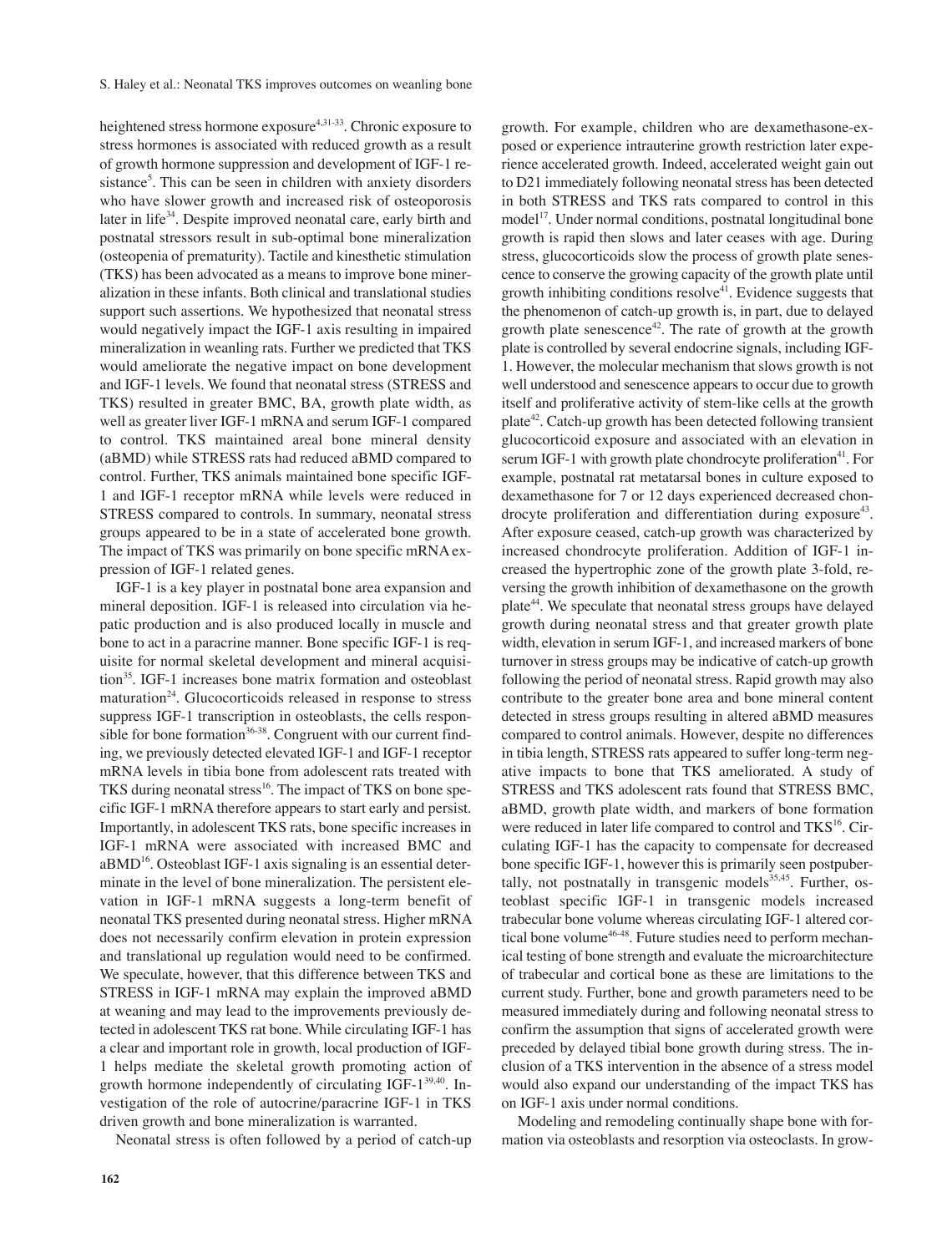ing skeletons, modeling usually predominates to form new bone and enable linear growth and bone area expansion. Serum markers have suggested that TKS may increase formation and decrease resorption compared to STRESS. Previously, TKS intervention resulted in elevated serum osteocalcin and reduced serum TRAP in adolescent rats 16 . Further, animal models of tactile stimulation alone found decreased eroded surface and decreased serum TRAP coupled with improved BMC and aBMD, suggesting decreased resorption<sup>19</sup>. Interestingly, glucocorticoids prolong the survival of osteoclasts responsible for resorption<sup>49-52</sup>. Weanling neonatal stressed rats had higher TRAP than control rats. Maintenance of osteoclast numbers and activity would result in loss of bone density. Lower bone density compared to control was only seen in STRESS weanling rats. The magnitude of difference in TRAP levels was much higher in STRESS compared to TKS suggesting potentially higher resorption activity. Further, elevation in undercarboxylated osteocalcin, associated with greater resorption, was detected in STRESS males but not TKS. Clinically, preterm infants receiving TKS have not shown signs of reduced pyridinium crosslinks, a biochemical marker of resorption, but have consistently shown increased tibia speed of sound or bone strength indicating greater bone mineralization<sup>7,8,53</sup>. Taken together, TKS may result in a positive balance between bone formation and resorption that improves long-term outcome to bone phenotype.

Catch-up growth is associated with increased risk for metabolic disturbances. Early development is a critical period during which stress can result in perturbations to growth quality and metabolic consequences<sup>54</sup>. Circulating IGF-1 is structurally similar to insulin and results in insulin-like effects (i.e. increased adipogensis, glucose uptake, and inhibition of gluconeogenesis) 40 . Further, bone remodeling impacts glucose, lipid, and energy metabolism. Insulin is a key molecular player in the connection of bone remodeling and energy metabolism. Insulin indirectly enhances bone resorption by osteoclasts and the release of the metabolicly active undercarboxylated form of osteocalcin<sup>55</sup>. Interestingly, measures of body composition in neonatal stressed rats at weaning following accelerated growth detected greater total body fat mass, particularly abdominal subcutaneous fat and, in males, abdominal visceral fat compared to control<sup>17</sup>. Further, hyperinsulinemia is detected in STRESS males in both weanling and adult rats<sup>17,56</sup>. IGF-1 and insulin have lipogenic properties and have been found to be associated with substantial gain in fat mass<sup>57,58</sup>. The elevation in serum IGF-1 detected here may reveal a major factor by which neonatal stress accelerated growth and promoted fat deposition. In preterm infants, studies found IGF-1 to be correlated with postnatal growth<sup>59</sup>. Preterm infants also had greater fat mass, particularly visceral fat, at 40 weeks corrected age compared to term infants<sup>60-63</sup>. Interestingly, TKS interventions for preterm infants, such as infant massage, have conflicting results with some detecting elevated serum IGF-1 and others no change<sup>21,64</sup>. There are reports that infant massage improved growth quality and reduced fat mass in male preterm infants 64 . Quality of body composition is an important determinate in the etiology of metabolic syndrome and increased fat mass resulting from neonatal stress may predispose preterm infants to long-term negative metabolic impacts.

In summary, treatment of neonatal stressed rat pups with TKS helped maintain aBMD and bone specific mRNA of IGF-1 to control levels. Neonatal stress in both groups appeared to accelerate bone growth. Both TKS and STRESS had wider epiphyseal growth plate width, greater markers of bone turnover, and bones with greater area and mineral content compared to control. The elevation in serum IGF-1 in neonatal stress groups likely contributed to accelerated growth and to altered bone phenotype. In light of previous studies of neonatal stress and TKS, the improvements to BMC and bone quality fall off for STRESS groups but are maintained in TKS in the long-term. This is consistent with many studies that suggest catch-up growth may result in long-term increased propensity for adult disease. However, the current study suggests a prolonged, positive impact of TKS on skeletal health that is primarily due to differences in bone specific expression of IGF-1 mRNA. Future research will need to clarify whether TKS alters IGF-1 expression by means of stress reduction or mechanical stimulation or both. The persistent change in bone specific IGF-1 mRNA suggests there may be alteration in programming of the IGF-1 gene. Altered epigenetic characteristics of IGF-1 gene have previously been demonstrated in a rat model for intrauterine growth restriction (IUGR)<sup>65</sup>. The current study encourages future investigation into epigenetic programming of IGF-1 by TKS in bone, particularly in the case of neonatal stress. The Developmental Origins of Disease Hypothesis emphasizes that stress during 'critical periods' of development results in negative life-long consequences that include impaired skeletal health. TKS may offer a noninvasive means to ameliorate the negative impact of neonatal stress on skeletal health in preterm infants.

#### *Acknowledgements*

*Shannon Haley is supported by the National Institutes of Health National Center for Complementary and Alternative Medicine (F32AT005568). We thank Hillarie Slater and the entire Lane Lab for their help with MTS treatments and harvests.*

## **References**

- 1. Chan GM, Armstrong C, Moyer-Mileur L, Hoff C. Growth and bone mineralization in children born prematurely. J Perinatol 2008;28(9):619-23.
- 2. Specker BL, Johannsen N, Binkley T, Finn K. Total body bone mineral content and tibial cortical bone measures in preschool children. J Bone Miner Res 2001;16(12):2298-305.
- 3. Fewtrell, Prentice A, Cole TJ, Lucas A. Effects of growth during infancy and childhood on bone mineralization and turnover in preterm children aged 8-12 years. Acta Paediatr 2000;89(2):148-53.
- 4. Zahr LK, Balian S. Responses of premature infants to routine nursing interventions and noise in the NICU. Nurs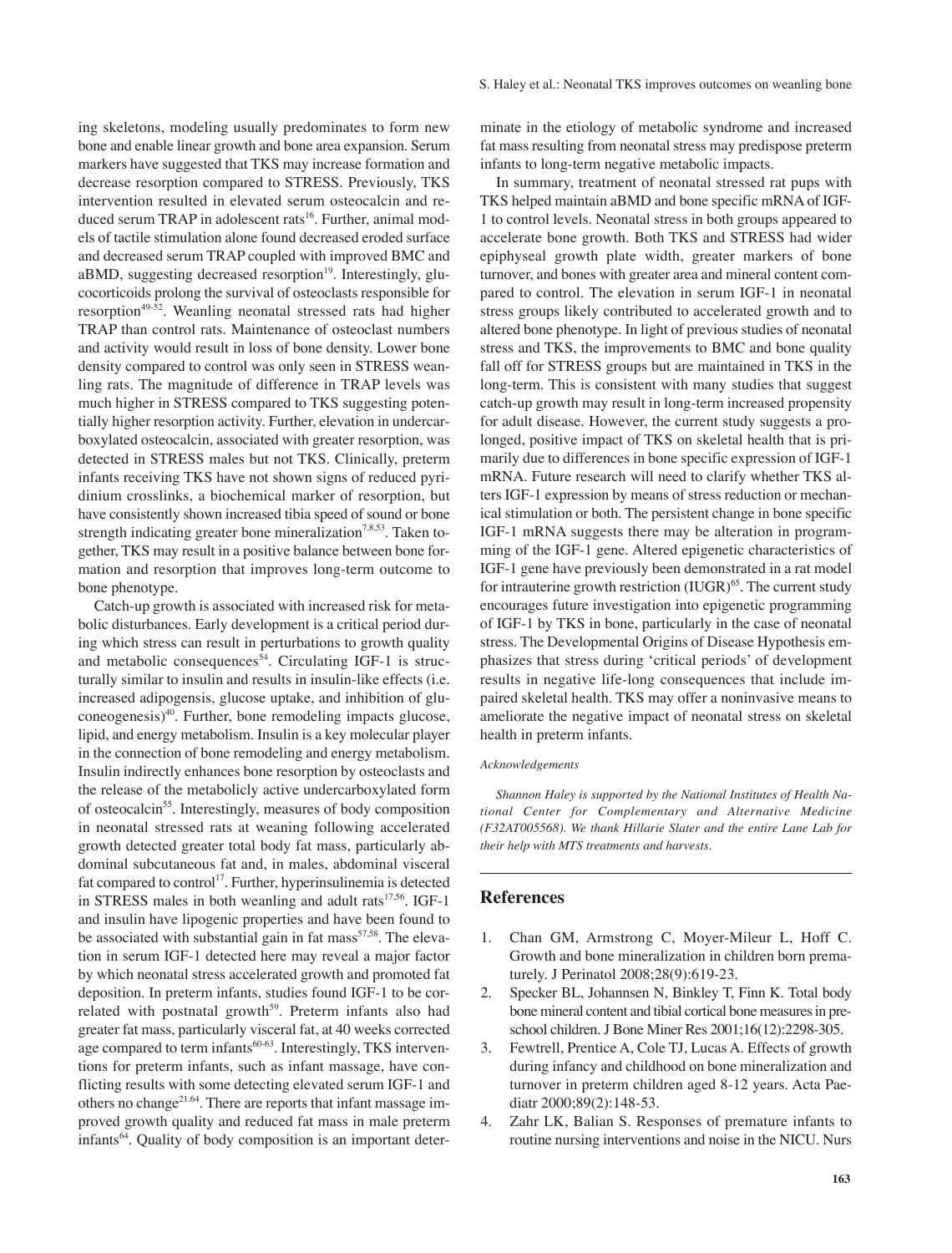S. Haley et al.: Neonatal TKS improves outcomes on weanling bone

Res 1995;44(3):179-85.

- 5. Patschan D, Loddenkemper K, Buttgereit F. Molecular mechanisms of glucocorticoid-induced osteoporosis. Bone 2001;29(6):498-505.
- 6. Nieuwenhuizen AG, Rutters F. The hypothalamic-pituitary-adrenal-axis in the regulation of energy balance. Physiol Behav 2008;94(2):169-77.
- 7. Haley S, Beachy J, Ivaska KK, Slater H, Smith S, Moyer-Mileur LJ. Tactile/kinesthetic stimulation (TKS) increases tibial speed of sound and urinary osteocalcin (U-MidOC and unOC) in premature infants (29-32weeks PMA). Bone 2012;51(4):661-6.
- 8. Litmanovitz I, Dolfin T, Arnon S, Regev RH, Nemet D, EliakimA. Assisted exercise and bone strength in preterm infants. Calcif Tissue Int 2007;80(1):39-43.
- 9. Litmanovitz I, Dolfin T, Friedland O, Arnon S, Regev R, Shainkin-Kestenbaum R, et al. Early physical activity intervention prevents decrease of bone strength in very low birth weight infants. Pediatrics 2003;112(1 Pt 1):15-9.
- 10. Field T, Hernandez-Reif M, Diego M, Schanberg S, Kuhn C. Cortisol decreases and serotonin and dopamine increase following massage therapy. Int J Neurosci 2005;115(10):1397-413.
- 11. Kim MS, Cho KS, Woo H, Kim JH. Effects of hand massage on anxiety in cataract surgery using local anesthesia. J Cataract Refract Surg 2001;27(6):884-90.
- 12. Field T PJ, Prodromidis M, Malphurs J, Fox N, Bende UD, Yando R, Schanberg S, Kuhn C. Effects of hand massage on anxiety in cataract surgery using local anesthesia. J Cataract Refract Surg 2001;27:884-90.
- 13. McRee LD, Noble S, Pasvogel A. Using massage and music therapy to improve postoperative outcomes. AORN J 2003;78(3):433-42, 45-7.
- 14. Acolet D, Modi N, Giannakoulopoulos X, Bond C, Weg W, Clow A, et al. Changes in plasma cortisol and catecholamine concentrations in response to massage in preterm infants. Arch Dis Child 1993;68(1 Spec No):29-31.
- 15. Smith SL, Lux R, Haley S, Slater H, Beechy J, Moyer-Mileur LJ. The effect of massage on heart rate variability in preterm infants. J Perinatol 2013; 33(1):59-64.
- 16. Haley S, O'Grady S, Gulliver K, Bowman B, Baldassarre R, Miller S, et al. Mechanical-Tactile Stimulation (MTS) intervention in a neonatal stress model improves longterm outcomes on bone. J Musculoskelet Neuronal Interact 2011;11(3):234-42.
- 17. Moyer-Mileur LJ, Haley S, Gulliver K, Thomson A, Slater H, Barrett B, et al. Mechanical-tactile stimulation (MTS) during neonatal stress prevents hyperinsulinemia despite stress-induced adiposity in weanling rat pups. Early Hum Dev 2011;87(3):159-63.
- 18. McPherson RJ, Mascher-Denen M, Juul SE. Postnatal stress produces hyperglycemia in adult rats exposed to hypoxia-ischemia. Pediatr Res 2009;66(3):278-82.
- 19. Chen H, Miller S, Shaw J, Moyer-Mileur L. Massage therapy during early postnatal life promotes greater lean mass and bone growth, mineralization, and strength in ju-

venile and young adult rats. J Musculoskelet Neuronal Interact 2009;9(4):278-87.

- 20. Mohan S, Kesavan C. Role of insulin-like growth factor-1 in the regulation of skeletal growth. Curr Osteoporos Rep 2012;10(2):178-86.
- 21. Field T, Diego M, Hernandez-Reif M, Dieter JN, Kumar AM, Schanberg S, et al. Insulin and insulin-like growth factor-1 increased in preterm neonates following massage therapy. J Dev Behav Pediatr 2008;29(6):463-6.
- 22. Vickers A, Ohlsson A, Lacy JB, Horsley A. Massage for promoting growth and development of preterm and/or low birth-weight infants. Cochrane Database Syst Rev 2004(2):CD000390.
- 23. Massaro AN, Hammad TA, Jazzo B, Aly H. Massage with kinesthetic stimulation improves weight gain in preterm infants. J Perinatol 2009;29(5):352-7.
- 24. Giustina A, Mazziotti G, Canalis E. Growth hormone, insulin-like growth factors, and the skeleton. Endocr Rev. 2008;29(5):535-59.
- 25. Clancy B, Darlington RB, Finlay BL. Translating developmental time across mammalian species. Neuroscience 2001;105(1):7-17.
- 26. Clancy B, Finlay BL, Darlington RB, Anand KJ. Extrapolating brain development from experimental species to humans. Neurotoxicology 2007;28(5):931-7.
- 27. Dobbing J, Sands J. Vulnerability of developing brain not explained by cell number/cell size hypothesis. Early Hum Dev 1981;5(3):227-31.
- 28. McPherson RJ, Gleason C, Mascher-Denen M, Chan M, Kellert B, Juul SE. A new model of neonatal stress which produces lasting neurobehavioral effects in adult rats. Neonatology 2007;92(1):33-41.
- 29. Livak KJ, Schmittgen TD. Analysis of relative gene expression data using real-time quantitative PCR and the 2(- Delta Delta C(T)) Method. Methods 2001;25(4):402-8.
- 30. Greer FR. Osteopenia of prematurity. Annu Rev Nutr. 1994;14:169-85.
- 31. Belda S, Pallas CR, De la Cruz J, Tejada P. Screening for retinopathy of prematurity: is it painful? Biol Neonate 2004;86(3):195-200.
- 32. Boyer K, Johnston C, Walker CD, Filion F, Sherrard A. Does sucrose analgesia promote physiologic stability in preterm neonates? Biol Neonate 2004;85(1):26-31. Epub 2003/11/25.
- 33. Lee HK. Effects of sponge bathing on vagal tone and behavioural responses in premature infants. J Clin Nurs 2002;11(4):510-9.
- 34. Charmandari E, Kino T, Souvatzoglou E, Chrousos GP. Pediatric stress: hormonal mediators and human development. Horm Res 2003;59(4):161-79.
- 35. Yakar S, Courtland HW, Clemmons D. IGF-1 and bone: New discoveries from mouse models. J Bone Miner Res 2010;25(12):2543-52.
- 36. Delany AM, Durant D, Canalis E. Glucocorticoid suppression of IGF I transcription in osteoblasts. Mol Endocrinol 2001;15(10):1781-9.